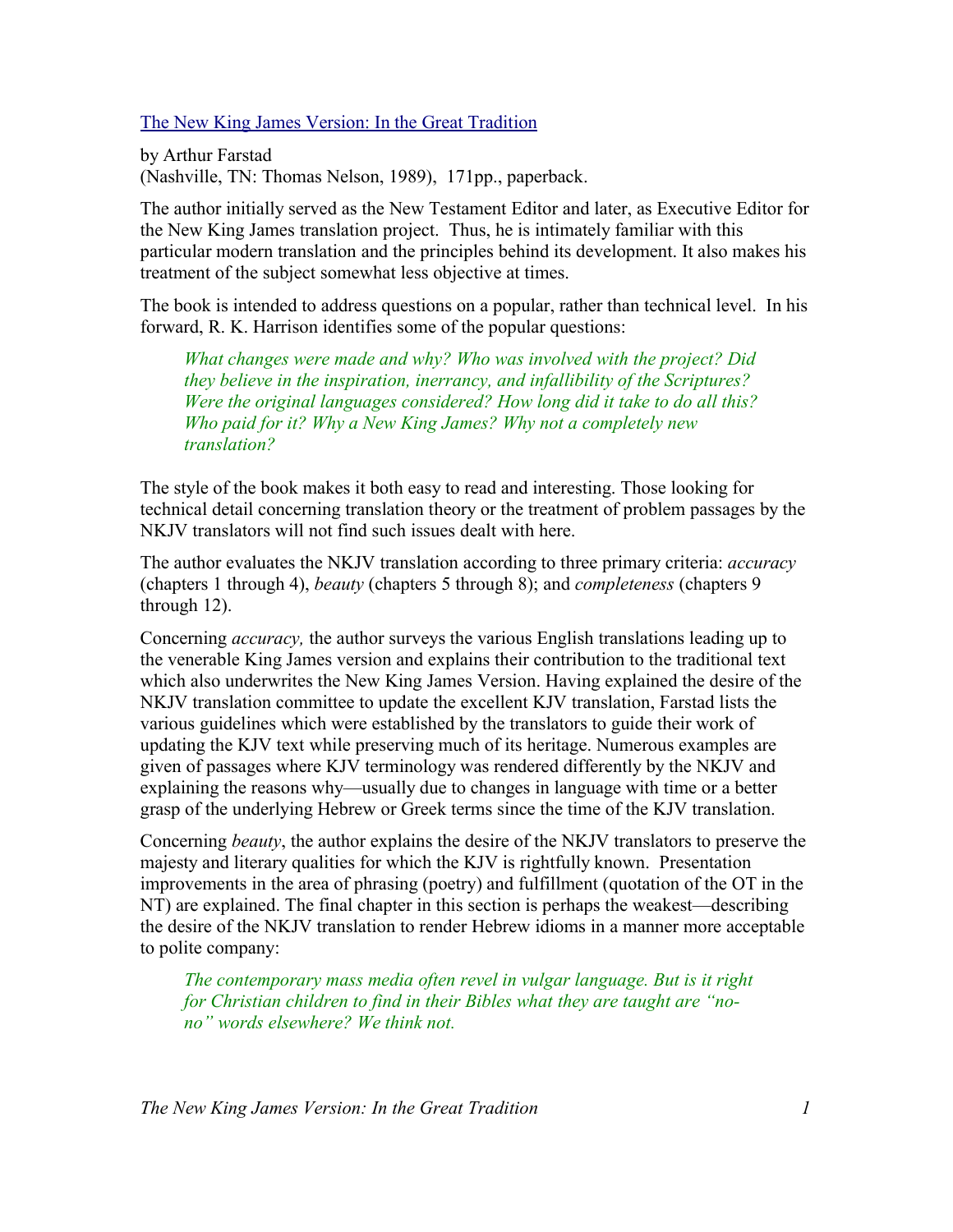But is this the correct question to be asking? The question should not be "can children read the Bible without encountering harsh realities—including language that may *seem vulgar* in places," but "what is the most *accurate rendering* of the underlying Hebrew or Greek text, *period*. The unfortunate result of the tendency of the translators to apply perfume to some of the more vivid word-pictures, especially in the OT, is that the intended "punch" of what God had specifically intended to describe can be watered down and lose its original impact on the modern reader. After (rightly) arguing for the primacy of verbal inspiration, it is disappointing to see how casually words in the original text are laundered for a "polite" Bible-reading audience. We would prefer to do away with such laundering and allow readers to be shocked by the rawness of God's communication in those areas.

Concerning *completeness*, the author discusses the various text behind both the Old Testament and New Testament. The treatment concerning the New Testament text is of more interest since this is where the NKJV translators chose to part ways from the majority of modern English translations which have favored the critical, rather than traditional text.

Actually, the NKJV textual policy in the New Testament is more objective than that in any modern version of which we are aware. Translators of most contemporary versions assume that the currently popular view is correct and they often label those readings supporting their theory as "the best manuscripts." Also, manuscripts supporting the KJV-type reading are largely ignored. Since these latter readings almost always reflect the readings of eighty percent of the extant manuscripts, and very frequently close to ninetyfive percent of the manuscripts, this labeling policy seems a bit unbalanced.

The approach taken by the NKJV translation results in what to this reviewer is one of its greatest strengths—a text which favors the Byzantine textual family, but which carefully footnotes variations between three main textual streams: the critical text (designated as "NU" for Nestle-Aland/United Bible Societies text), the majority text (designated MT) and the received text (or *textus receptus*, TR). The NKJV committee reasoned that the larger number of manuscripts containing traditional renderings might well indicate a superior textual line with wider circulation. Hence, the NKJV differs from most most modern translations in denying priority to the relatively few (and fragmentary) Alexandrian texts and favoring the received or majority texts.

The book closes with a brief treatment of three translation methods: (1) literal translation; (2) dynamic equivalence translation; and (3) complete equivalence translation, which is defined as "basically *the literal method* updated to include scientific insights from *linguistic analysis*." Here, the author argues that the NASB translation is perhaps overly literal in its rendering of connectives, but recognizes that the NKJV and NASB stand in the same camp (essentially literal) when compared to many other popular translations which favor dynamic equivalence translation (extreme forms of which are paraphrases).

The book includes several appendices listing the translation, editorial, and review committee members who contributed to the NKJV translation.

*The New King James Version: In the Great Tradition 2*